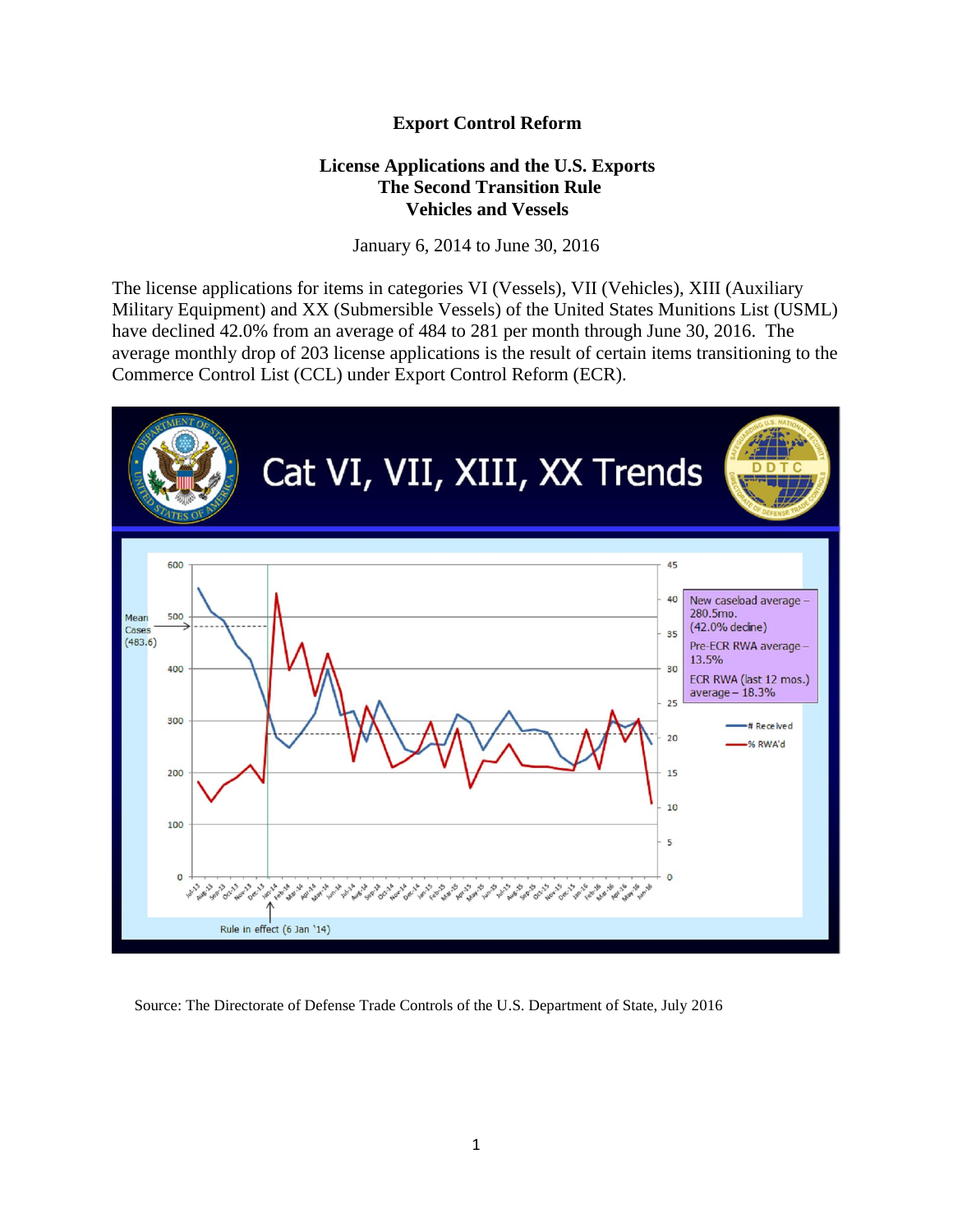Since the Second ECR Transition Rule became effective on January 6, 2014, the average number of Bureau of Industry and Security (BIS) license applications for the nineteen 600- Series items created by this rule is 116 per month through June 30, 2016. The approval rate is 83.0%.



BIS License Applications for the Second ECR Transition Rule January 6, 2014 to June 30, 2016

Source: Commerce U.S. Exports Exporter Support System, July 2016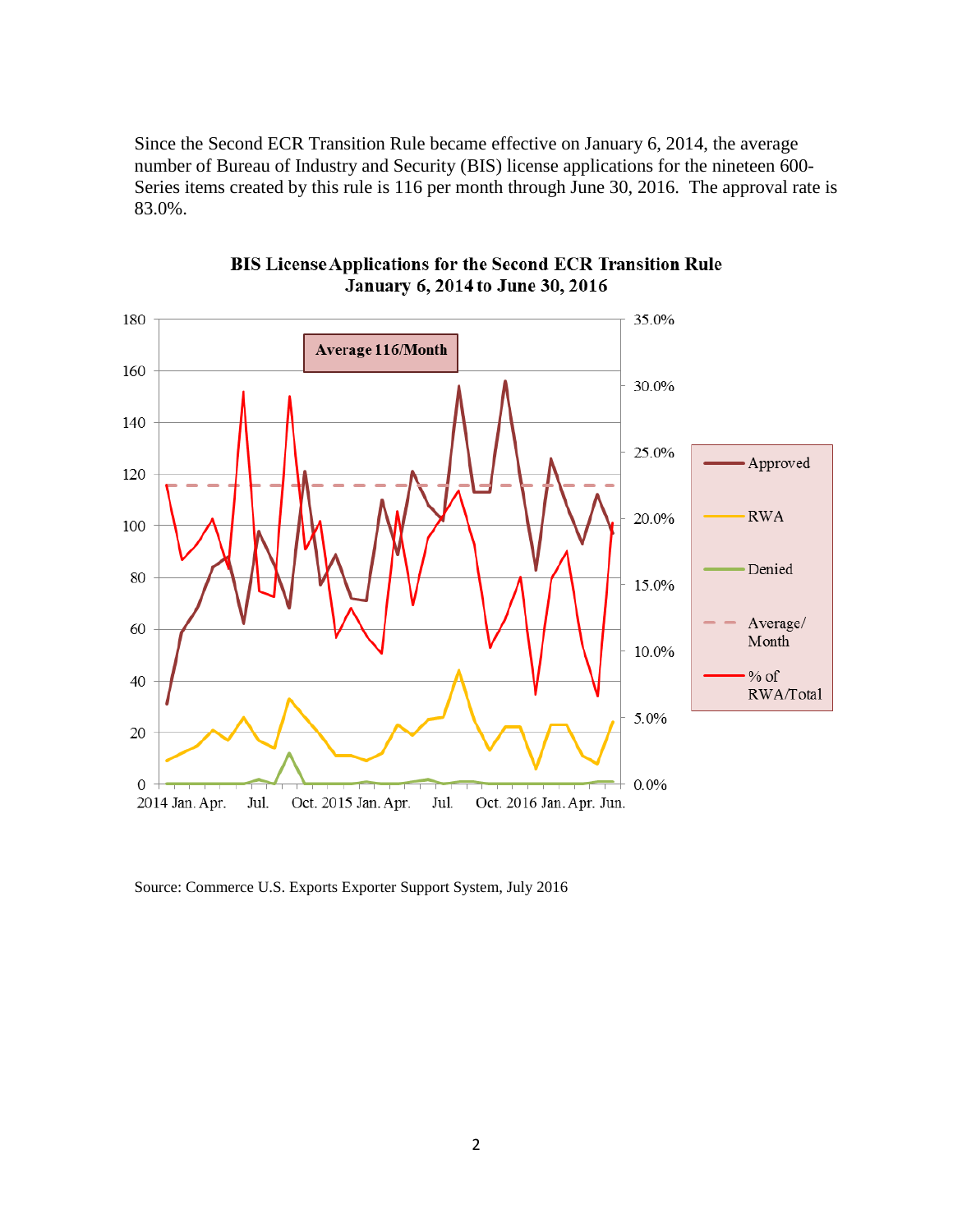From January 6, 2014 to the second quarter of 2016, the U.S. exports of items under the Second ECR transition Rule – Vehicles and Vessels items (0y606, 8y609, 8y620 and 0y617) under BIS jurisdiction totaled 20,051 shipments for \$721.8 million.



## The U.S. Cumulative Exports of the Second ECR Transition Rule Items under BIS Jurisdiction

Source: The U.S. Customs and Boarder Protection, Automated Export System, July 2016



Source: The U.S. Customs and Boarder Protection, Automated Export System, July 2016